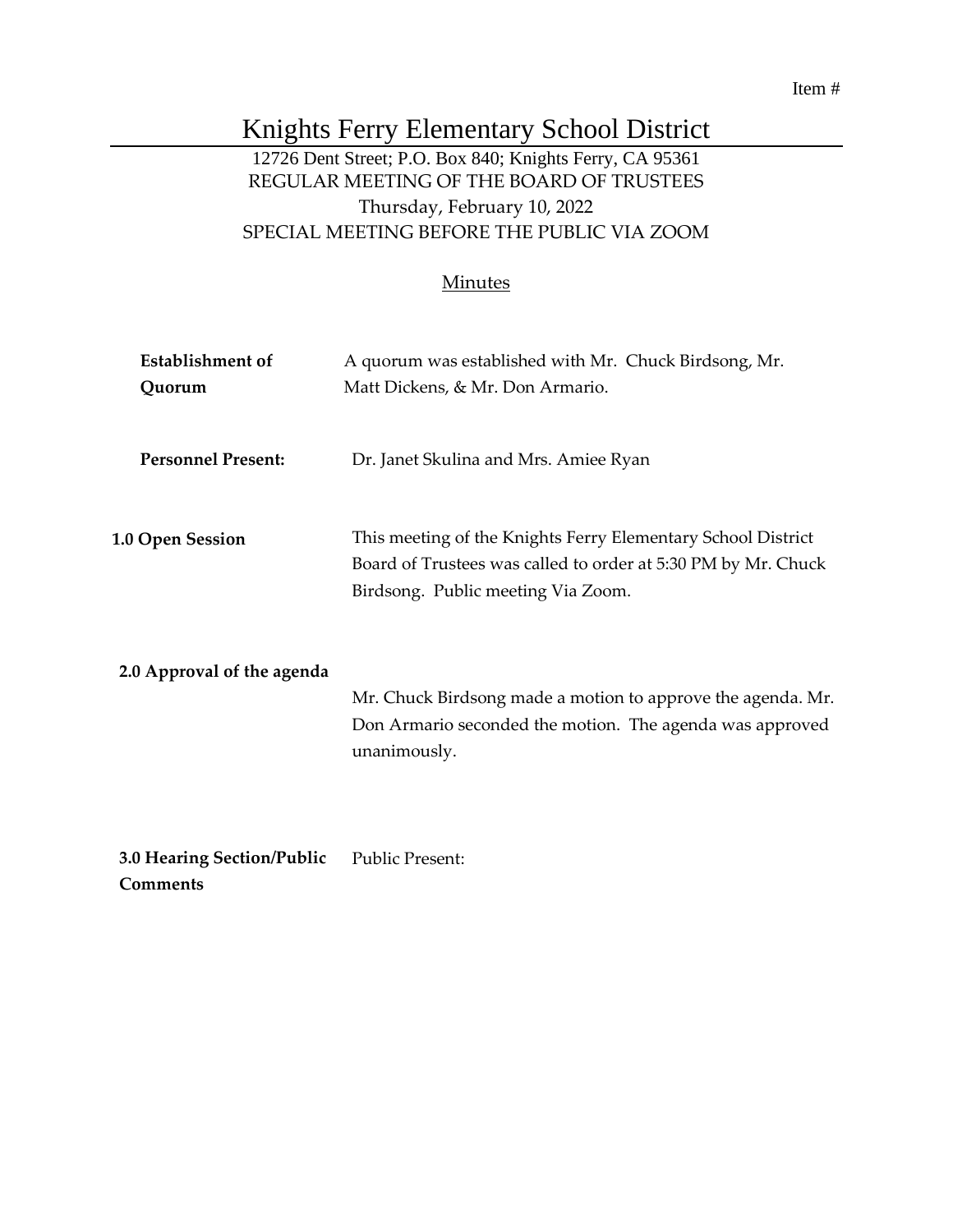#### **4.0 Consent Agenda**

| Mr. Chuck Birdsong made a motion to approve the Consent |
|---------------------------------------------------------|
| agenda. Mr. Don Armario seconded the motion. The agenda |
| was approved unanimously.                               |
|                                                         |

### **6.0 Discussion Items 6.1 LCAP Mid-Year**

**Update**

Dr. J gave a brief update of progress towards the creation of the Knights Ferry Farm, related staff development and curriculum.

#### **7.0 Action Items**

| 7.1 Virtual Board Meetings     |                                                         |
|--------------------------------|---------------------------------------------------------|
| Due to COVID Risk and          | The Governor's Executive Order N-35-20 and AB 361       |
| <b>Executive Order N-35-20</b> | allows school boards to continue to meet virtually. The |
|                                | conditions should be reviewed every 30-days. Mr.Don     |
|                                | Armario made a motion to approve the Virtual Meetings   |
|                                | for this month. We will return to in person meetings in |
|                                | March. Mr. Matt Dickens Seconded the motion. Motion     |
|                                | Approved.                                               |
|                                | Ayes-CB, MD, DA                                         |
|                                | $No-0$                                                  |
|                                | Absent –0                                               |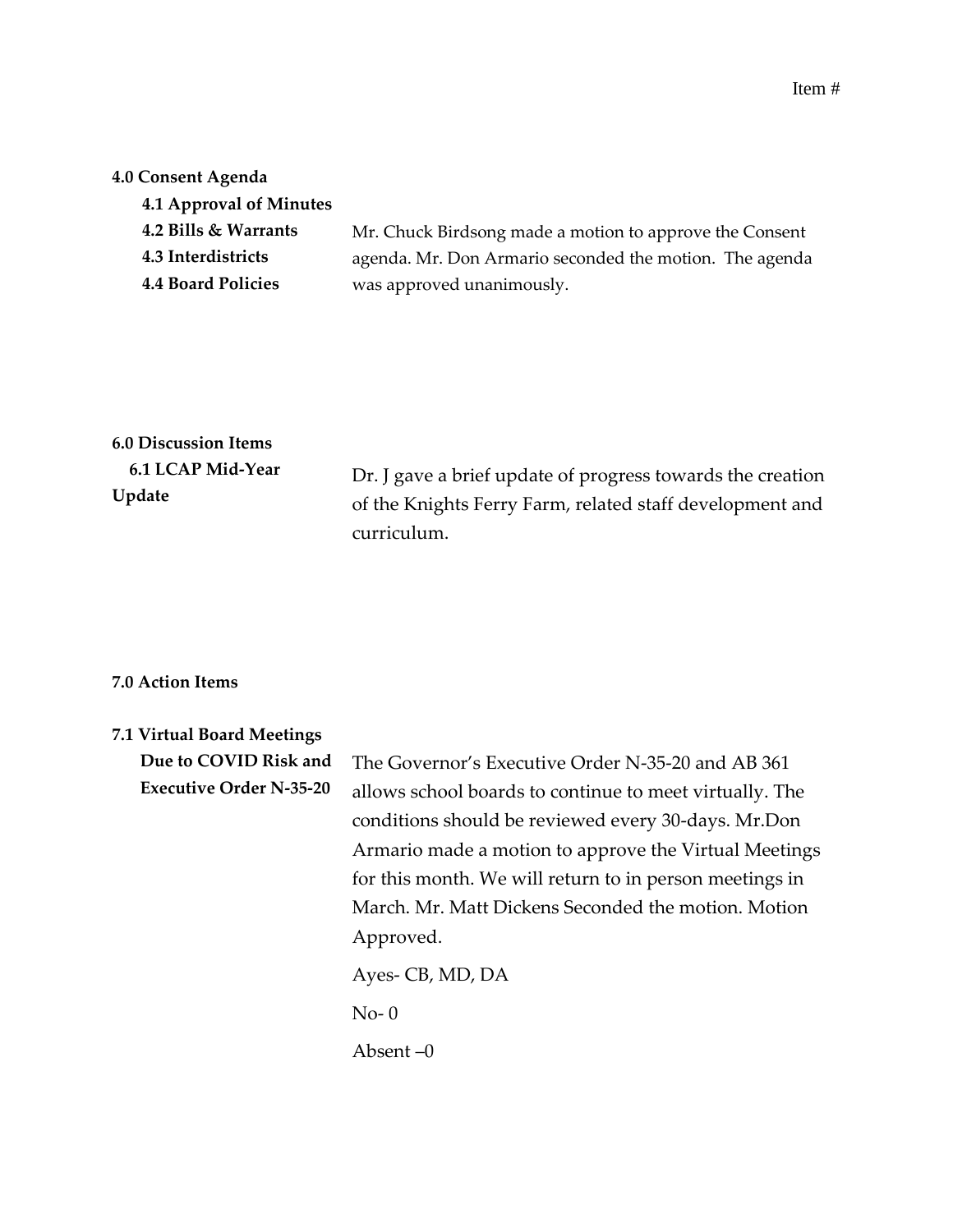#### **7.2 New Board Member Training**

Mr. Chet Quiade presented a PowerPoint regarding a basic overview of the laws and responsibilities for school governing boards.

#### **7.3 Safety Plan**

Annually the Board of Trustees must approve a comprehensive safety plan that is developed according to education code.

Mr. Chuck Birdsong made a motion to approve the Safety Plan. Mr. Matt Dickens Seconded the motion. Motion Approved.

Ayes- CB, MD, DA

No- 0

Absent –0

#### **7.4 Audit Extension**

Due to unforeseen circumstances, the County Office of Education notes that the request for an audit extension is appropriate. The auditors, and not the district, are unable to complete the audit in a timely fashion, and thus an extension is warranted. Mr. Don Armario made a motion to approve the Audit Extension; Mr. Chuck Birdsong seconded the motion. Motion Approved.

Ayes- CB, MD, DA

No- 0

Absent –0